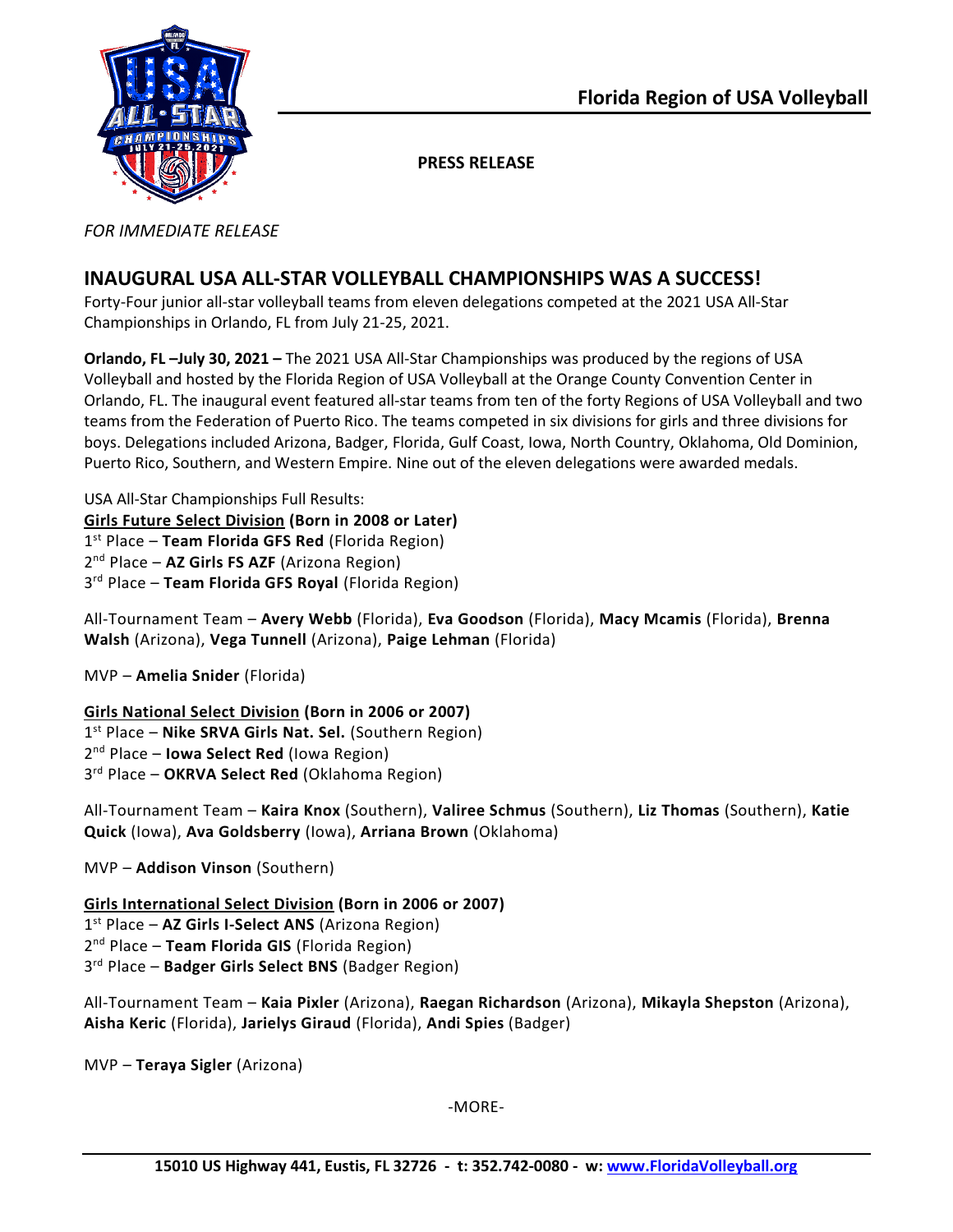### **Girls National Youth Division (Born in 2004 or 2005)**

1 st Place – **Iowa International Youth** (Iowa Region) 2<sup>nd</sup> Place - GCR National Blue GCY (Gulf Coast Region) 3 rd Place – **OKRVA Youth** (Oklahoma Region)

All-Tournament Team – **Amelia Dugger** (Iowa), **Kiersten Schmitt** (Iowa), **Ava Schubert** (Iowa), **Oliva Bale** (Gulf Coast), **Julia Irmen** (Gulf Coast), **Brooke Tyler** (Oklahoma)

MVP – **Ava Reynolds** (Iowa)

**Girls International Youth Division (Born in 2004 or 2005)** st Place – **Team Florida GIY** (Florida Region) nd Place – **Team Florida GNY** (Florida Region) rd Place – **Nike SRVA Girls Nat. You** (Southern Region)

All-Tournament Team – **Zeta Washington** (Florida), **Sydney Jackwin** (Florida), **Jessica Shattles** (Florida), **Alexa Washington** (Florida), **Dionna Mitchell** (Florida), **Ellie Pate** (Southern)

MVP – **Angeles Alderete** (Florida)

**Boys National Select Division (Born in 2005 or 2006)**

1 st Place – **Puerto Rico Select** (Club Voleibol Vaqueros Bayamon) 2 nd Place – **Nike SRVA Boys Nat. Sel.** (Southern Region)

3 rd Place – **Badger Boys Nat Sel** (Badger Region)

All-Tournament Team – **Diego Lopez** (Puerto Rico), **Franco Roark** (Puerto Rico), **Victor Torres** (Puerto Rico), **Caleb Blanchette** (Southern), **Harrison Girard** (Southern), **Nathan Flayter** (Badger)

MVP – **Ramon Rosado** (Puerto Rico)

**Boys National Youth Division (Born in 2003 or 2004)** st Place – **WEVA Youth – Blue** (Western Empire Region) nd Place – **WEVA Youth – Red** (Western Empire Region) rd Place – **San Juan VC 18U** (San Juan Volleyball Club)

All-Tournament Team – **Kyle Zelasko** (Western Empire), **Carter Dittman** (Western Empire), **Casey Jackson** (Western Empire), **Billy Wieberg** (Western Empire), **Dylan McFadden** (Western Empire), **Antonio Feliciano** (San Juan)

MVP – **Cole Ignaszak** (Western Empire)

**Boys International Youth Division (Born in 2002, 2003 or 2004)**

1 st Place – **Iowa Boys Youth** (Iowa Region)

2 nd Place – **Team Florida BNY** (Florida Region)

3 rd Place – **Nike SRVA Boys Nat. Youth** (Southern Region)

All-Tournament Team – **Tate Sandvig** (Iowa), **Tyler Morgan** (Iowa), **Henry Valdivia** (Iowa), **Klistan Lawrence** (Florida), **Ryan Peluso** (Florida), **Tate Colebaugh** (Southern)

MVP – **Max Roquet** (Iowa)

-MORE-